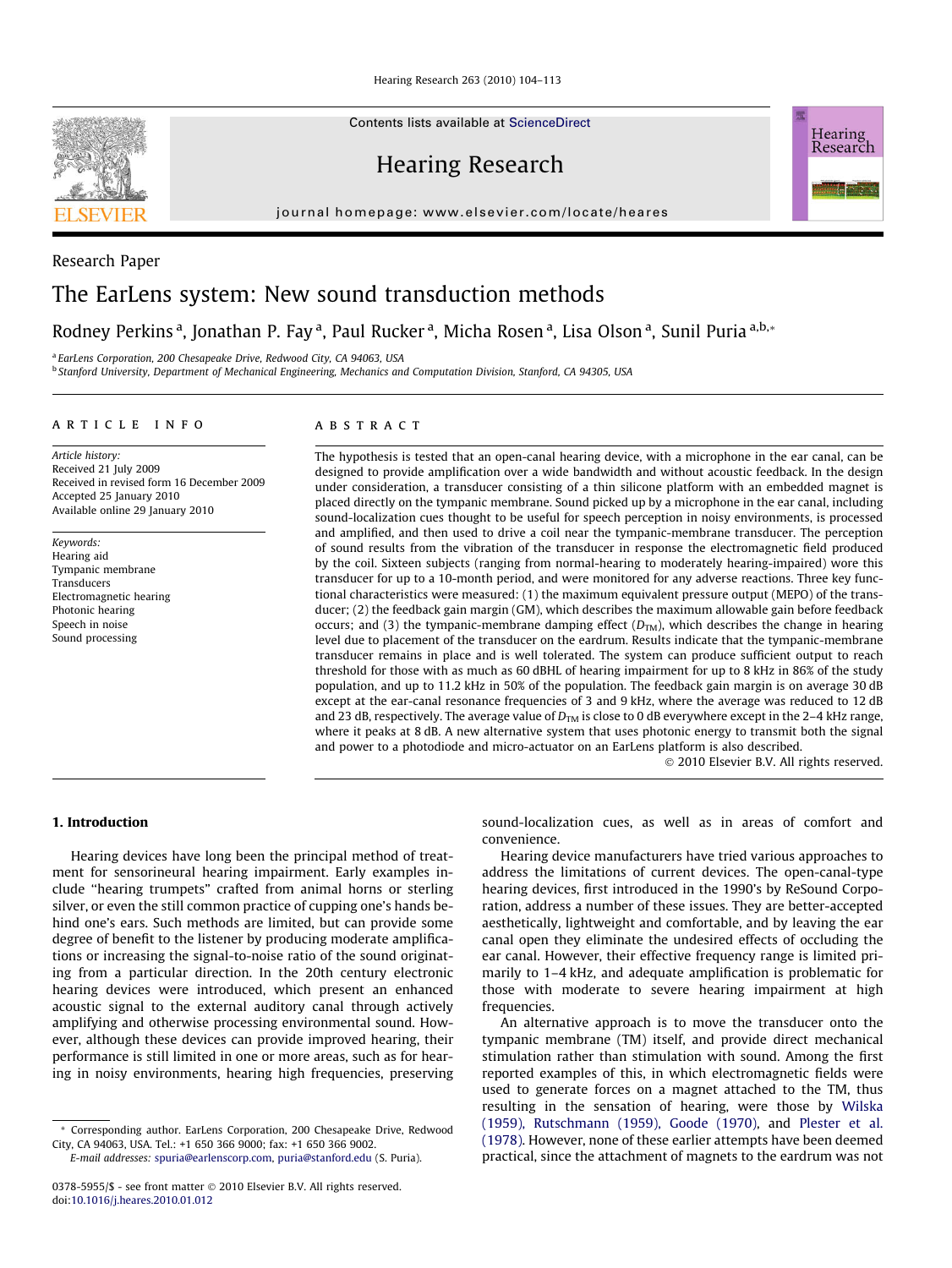well tolerated due to the migration of the eardrum epithelium ([Reijnen and Kuijpers, 1971; Boedts and Kuijpers, 1978\)](#page-9-0). The attachment problem was not solved until the development of the EarLens platform.

The original concepts for the EarLens platform and manufacturing methods are described in a patent ([Perkins and Shennib, 1993\)](#page-9-0) and in a journal publication [\(Perkins, 1996](#page-9-0)). In this design, a magnetic-field-generating coil would be used to drive a magnet embedded within a form-fitted silicone ''lens" that rests on the tympanic membrane and is held in place by adhesion forces due to a thin layer of mineral oil between the lens and the TM. The primary coil was initially intended to be worn around the neck, much like a necklace worn under a shirt. However, because magnetic fields, and the resulting forces on the magnet, decrease in amplitude as the reciprocal of the square of the distance  $(1/R<sup>2</sup>)$ , this method was highly inefficient and proved to be impractical for a commercial product.

However, one important advantage of this approach was that it provided a method of directly vibrating the middle ear without requiring surgery, unlike methods involving implantable hearing aids. More recently a new effort was launched to develop an alternative implementation of the concept ([Perkins et al., 2008](#page-9-0)), in which a coil wound around a ferrite core is placed within a few millimeters of the EarLens magnet, thus resulting in a significant improvement in energy efficiency. This approach incorporates three beneficial characteristics: an open canal configuration, a microphone within the ear canal to capture the natural resonances and pinna diffraction cues from the auricle, and a tympanic-membrane transducer with a wide 10 kHz bandwidth capable of transmitting important high-frequency diffraction cues [\(Puria and](#page-9-0) [Perkins, 2005](#page-9-0)). Although different aspects of these three features were discussed in the previous effort, they were never brought to fruition. Of particular interest is that frequencies above 4–5 kHz were not part of the previous design effort, whereas they constitute a major thrust of the present effort.

[Killion and Tillman \(1982\)](#page-9-0) made a case for the importance of increasing the bandwidth of hearing aids. However, because it was thought that speech intelligibility in quiet environments is not improved by increasing bandwidth ([Fletcher, 1995](#page-8-0)), little work has since been done to increase the bandwidth of hearing devices.

It is well known among otologists, audiologists, and hearing scientists that the number one problem for those with sensorineural hearing impairment is their difficulty in understanding speech in the presence of background noise, particularly when the background noise consists of human speech. Also, poor sound quality and whistling due to feedback are common complaints. These have been corroborated by multiple surveys throughout the years ([Kochkin, 2002, 2009](#page-9-0)).

Conventional strategies for improving hearing in the presence of background noise have relied on engineering principles that are only indirectly tied to functional auditory mechanisms. These approaches have included the use of directional microphones, array microphones, and noise reduction algorithms, though all have had limited success in the real world ([Cord et al., 2004; Walden](#page-8-0) [et al., 2004; Ricketts and Hornsby, 2005\)](#page-8-0).

#### 1.1. Speech discrimination in noise

Several recent publications in the psychoacoustic literature have shed light on potential solutions to improving speech understanding in noise. [Best et al. \(2005\)](#page-8-0) found that increasing bandwidth increases one's ability to localize sound, while [Freyman](#page-9-0) [et al. \(1999, 2001\)](#page-9-0) and [Carlile and Schonstein \(2006\)](#page-8-0) have reported that the ability to locate a sound improves speech understanding when multiple people are speaking. [Moore et al. \(2008\)](#page-9-0) report that, for an overall speech level of 65 dB SPL, the 1/3-octave levels at 1 and 10 kHz center frequencies were 49 and 37 dB SPL, respectively. This suggests that there is significant energy present in speech even at 10 kHz that can be used for sound localization. Several researchers have reported that hearing-impaired subjects understand speech better in both quiet and noisy environments when the bandwidth of the speech is increased [\(Vickers et al., 2001; Baer](#page-9-0) [et al., 2002; Preminger et al., 2005](#page-9-0)).

A wide-bandwidth system with a tympanic-membrane transducer and a microphone in the ear canal, which has the potential to address at least some of the complaints of acoustic hearing devices, is described in this paper.

# 1.2. The EarLens system

At the core of the tympanic-membrane transducer is a tiny actuator that floats on the tympanic membrane [\(Figs. 1 and 2\)](#page-2-0), much in the way that an ophthalmic contact lens resides on the cornea of the eye. The overall system consists of three major subsystems: the tympanic-membrane transducer (*i.e.* the "EarLens"), the sound-processing unit, and the ear-canal transceiver ([Fig. 1\)](#page-2-0). These subsystems collectively form the EarLens system.

There are several potential techniques for wirelessly transmitting audio energy to the tympanic-membrane transducer, including electromagnetic, photonic, RF, and ultrasonic methods ([Perkins and Shennib, 1993; Perkins, 1996; Pluvinage and Perkins,](#page-9-0) [2005; Puria and Perkins, 2005\)](#page-9-0). In the embodiment described here, the tympanic-membrane transducer is composed of two elements: a gold-plated samarium cobalt  $(S_mC_o)$  magnet and a thin, coneshaped, biocompatible silicone-rubber platform in which the magnet is embedded ([Figs. 1 and 2\)](#page-2-0).

The sound-processing unit is the control center and power source of the system. At its core are a digital signal processor (DSP) and a replaceable/rechargeable battery ([Figs. 1 and 4\)](#page-2-0). The sound-processing unit's main function is to apply mathematical algorithms to the input signal and modify it based on the hearing needs of the individual. The processed signal is then sent to an output stage to boost and convert it into a current, which is then passed on to the ear-canal transceiver.

The ear-canal transceiver contains an acoustic microphone and transducer driver which, in the embodiment described here, is a small electromagnetic coil with a ferrite core ([Figs. 1 and 3\)](#page-2-0). The microphone converts ambient sounds from within the ear canal into an electrical signal that is transmitted to the sound-processing unit. The output stage of the sound-processing unit then provides an output current that the coil and core convert into a local magnetic field whose strength varies in direct proportion to the amount of current.

In this work, four key characteristics of the electromagnetic tympanic-membrane transducer and its associated system are tested and reported. These consist of (1) the maximum equivalent pressure output (MEPO) of the EarLens system from 0.125 to 12.5 kHz, which is directly comparable to the maximum pressure output (MPO) measure used for acoustic hearing aids, and indicates the equivalent sound pressure that would be needed to match the maximum vibratory output of the EarLens system at the eardrum of a particular subject, given the maximum current that the output stage can produce and the anatomically-dependent manner in which the coil current translates into pressure at the eardrum; (2) the estimated feedback gain margin (GM), which indicates how much higher the equivalent pressure of the induced vibration at the TM is, for a given drive current, compared to the pressure at the microphone due to the backward-traveling sound wave produced by the movement of the TM itself, and which represents an upper limit to the amplification possible between the microphone and the output stage before positive feedback begins to occur; (3) the tympanic-membrane damping effect ( $D_{TM}$ ), which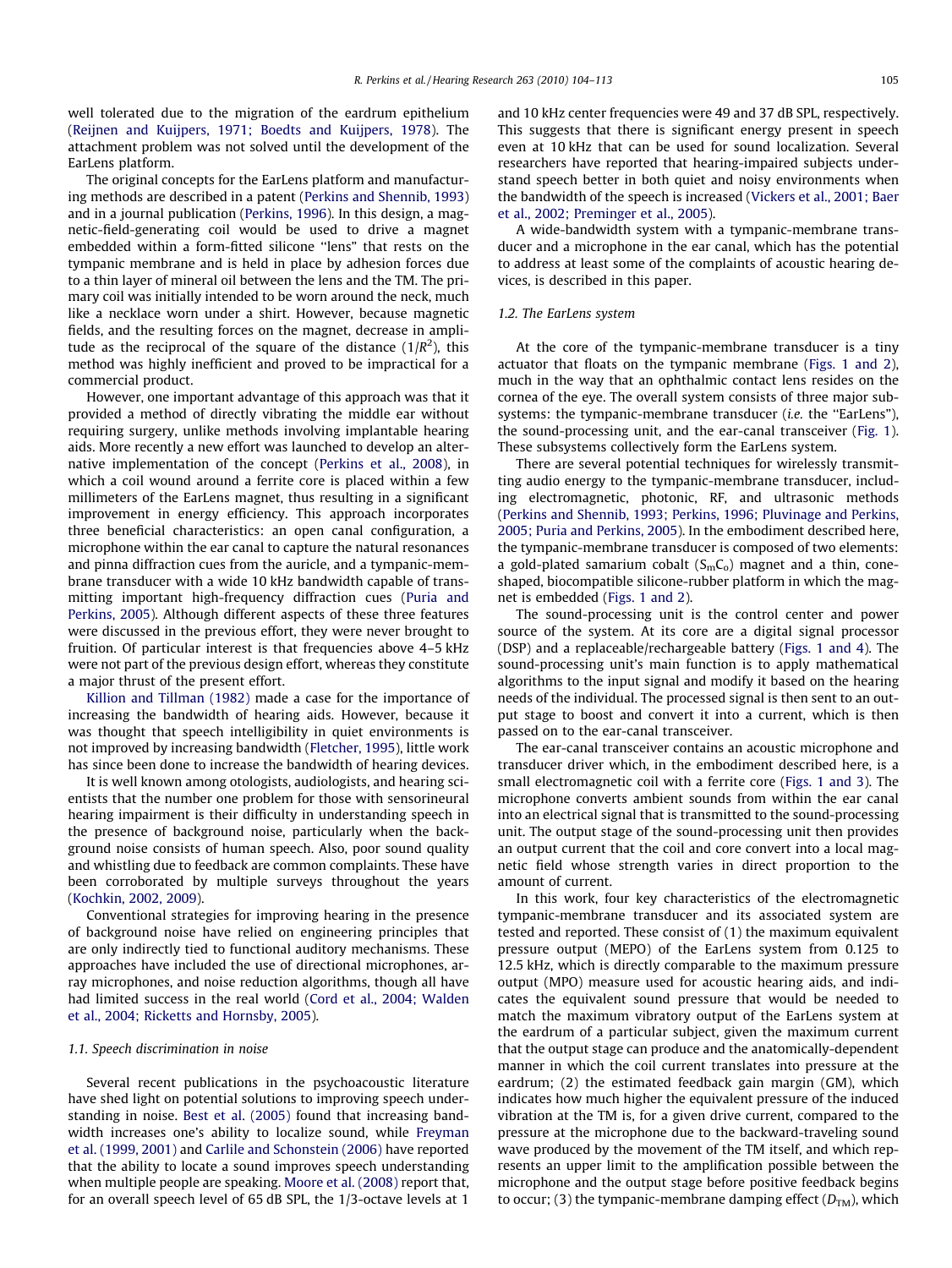<span id="page-2-0"></span>

Fig. 1. Illustration of the EarLens™ electromagnetic system, with the tympanic-membrane transducer, ear-canal transceiver, and sound-processing unit subcomponents shown.



Fig. 2. Close-up view of the electromagnetic tympanic-membrane transducer insitu on the tympanic membrane. The green marking dot is used to align the transducer with the malleus.

indicates how the placement of the transducer on the eardrum affects a given subject's threshold audiogram; and (4) the long-term tolerance of the eardrum to the presence of the transducer on its surface.

# 2. Methods

## 2.1. Subject population

Sixteen subjects were recruited to evaluate the various functional characteristics of the EarLens tympanic-membrane transducer and its long-term wear characteristics. The study was conducted under IRB approval by Western Institutional Review Board (WIRB).

All subjects conformed with the following nine inclusion/exclusion criteria: (1) They were at least 21 years of age; (2) their PTA2 test (i.e. the average of pure tone audiograms for 0.5, 1, 2, and 3 kHz) was greater than 25 dBHL but less than 60 dBHL, with no threshold worse than 80 dBHL at any frequency (0.25–10 kHz); (3) they had normal tympanometry results, indicating normal mobility of the eardrum and middle-ear bones; (4) they had airbone gaps no greater than 10 dB; (5) their speech discrimination scores were 80% or greater; (6) they exhibited no more than 10 dB of hearing asymmetry between ears; (7) they had no history of middle-ear surgery; (8) they had no chronic middle-ear disease; and (9) they did not have abnormally small ear canals.

#### 2.2. Baseline assessments

All subjects were given an initial examination after consenting to the study, which consisted of baseline audiometric testing using a Grason-Stadler Audiometer (GSI 61) with a 2 dB step size and Sennheiser HDA 200 circumaural audiometric headphones, and medical evaluation to ensure compliance with the inclusion/exclusion criteria. A total of 3 initial audiograms were measured during 3 separate sessions for each subject, for which the average was taken after it was verified that all 3 audiograms agreed within 6 dB of one another for all frequencies. The pressure at the TM at the threshold of hearing for each subject (in Pascals),  $P_{\text{TM}.Threshold}$ , was also determined during each session for each audiometric frequency, using a procedure that involved measuring the eardrum sound pressure at sufficiently high signal levels to produce reliable measurements using a probe-tube microphone ([www.etymot](http://www.etymotic.com)[ic.com](http://www.etymotic.com), Model No. ER-10c) and SYSid version 7 (custom version running on a PC card, [www.mimosaacoustics.com](http://www.mimosaacoustics.com)), and then scaling those pressures down to the equivalent threshold values (see Eq. [\(1\)](#page-4-0)). Endoscopic photographs of each eardrum were also taken during the last of the above visits.

### 2.3. Eardrum impressions

An impression of each subject's tympanic membrane was made, to allow the silicone platform to be manufactured to conform exactly to the toroidal outer area and the conical umbo area of the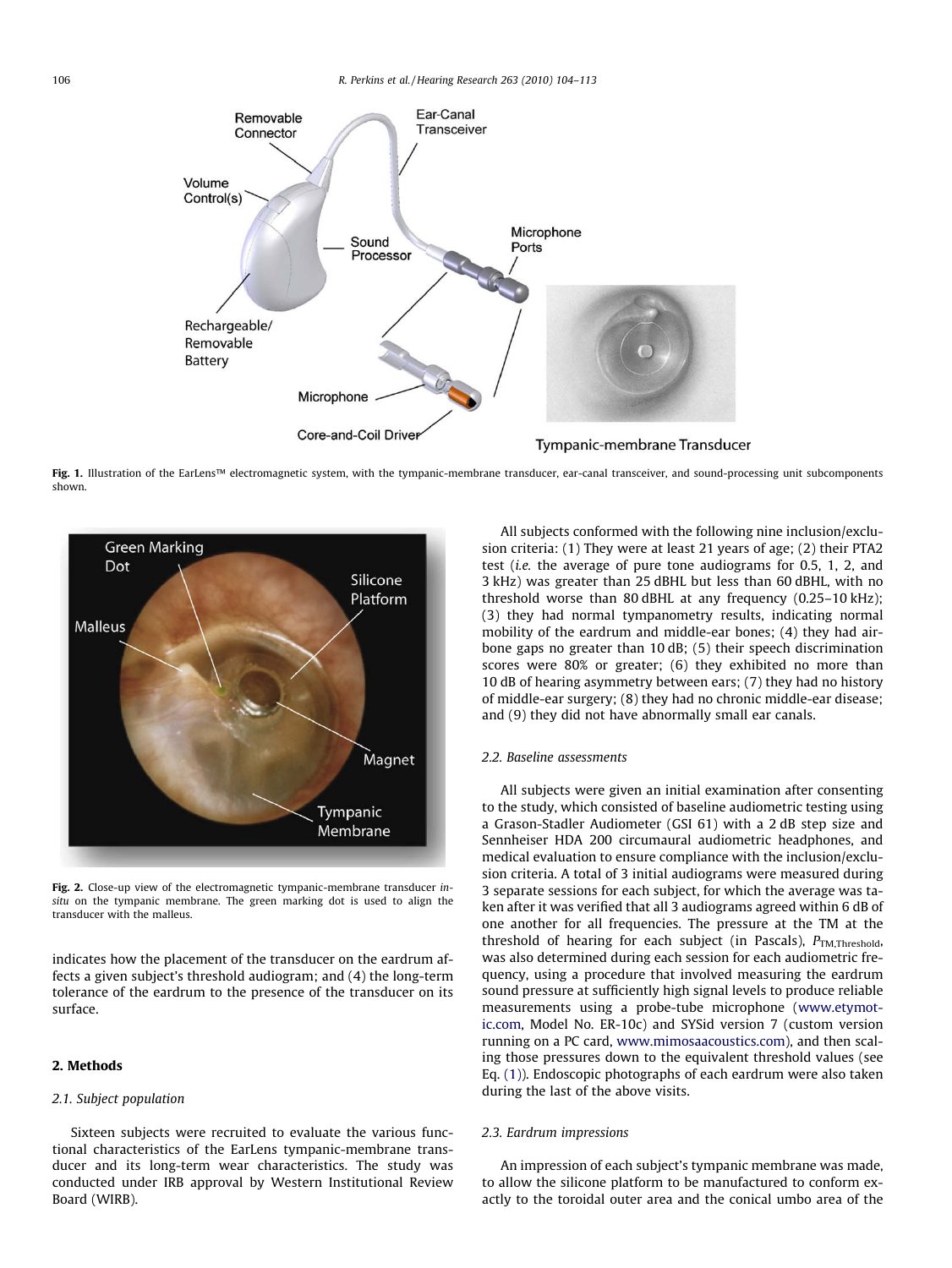

Fig. 3. Placement of the electromagnetic EarLens system in the ear. The sound-processing unit coupled to the ear-canal transceiver can be removed by the user on a daily basis while the tympanic-membrane transducer remains in place on a long-term basis.



Fig. 4. System signal-flow diagram from the ambient sound input at the microphone to the eardrum motion due to the tympanic-membrane transducer, leading to the amplified perception of sound.

subject's tympanic membrane. A positive cast of the impression was used to create a replica of each individual's tympanic membrane, then this replica was used to produce the custom siliconemembrane transducer ([Perkins and Shennib, 1993; Perkins, 1996\)](#page-9-0).

# 2.4. Electromagnetic tympanic-membrane transducer and drive coil

In contrast to the previously used frustum-shaped 35 mg magnet [\(Perkins, 1996\)](#page-9-0), the tympanic-membrane transducer described here was made from a 9 mg gold-coated disk magnet with a 0.75 length-to-radius ratio. The magnet was then embedded in a 4-mm-diameter silicone platform having a weight of  $2 \pm 0.5$  mg. The magnetic-field-generating transducer consisted of a 400 turn coil wound around a ferrite core, with a core length of 4.5 mm and a winding length of 4 mm. The total outer diameter of the combined core and coil was 4 mm. The resistance of the coil was typically 18.5 Ohms, with an inductance of 1.2 mH. All of these parameters were based on numerous optimizations, the details of which are beyond the scope of this paper.

# 2.5. Placement and maintenance

Prior to placement of the transducer, a droplet of mineral oil was placed on the eardrum. Once placed on the eardrum, the Ear-Lens maintains its position by floating on a thin layer of mineral oil film. The concave shape and the adhesive forces provided by the mineral oil are similar to those conferred by the convex shape of the cornea and the surface tension characteristics of the lacrimal fluid, which provide positional stability for ophthalmic contact lenses. Periodically, the patient atomizes a small amount of mineral oil into the ear canal to replenish the oil lost by slow skin migration ([Reijnen and Kuijpers, 1971; Boedts and Kuijpers, 1978\)](#page-9-0).

After positioning the tympanic-membrane transducer on the center of the eardrum, a photograph was taken using a 4-mmdiameter, 0-degree-angle, rigid endoscope [\(www.karlstorz.com\)](http://www.karlstorz.com). Subjects then returned to the clinic for weekly follow-up visits with the otologist and audiologist for the clinical measurements described below. Between clinical measurements, the ear-canal transceiver was removed while the tympanic-membrane transducer stayed on the TM.

#### 2.6. Clinical and electro-acoustic measurements

The signal flow of the complete system is illustrated in Fig. 4. With the exception of the maximum system current,  $I_{\text{Coil,Maximum}}$ (see 2.7.e), all of the measurements reported here were made without the sound-processing unit. The coil was otherwise driven by an external amplifier, and the coil current of the ear-canal transceiver and the probe-tube microphone signal were measured through an optical isolation box (not shown). The audiometer was set to use a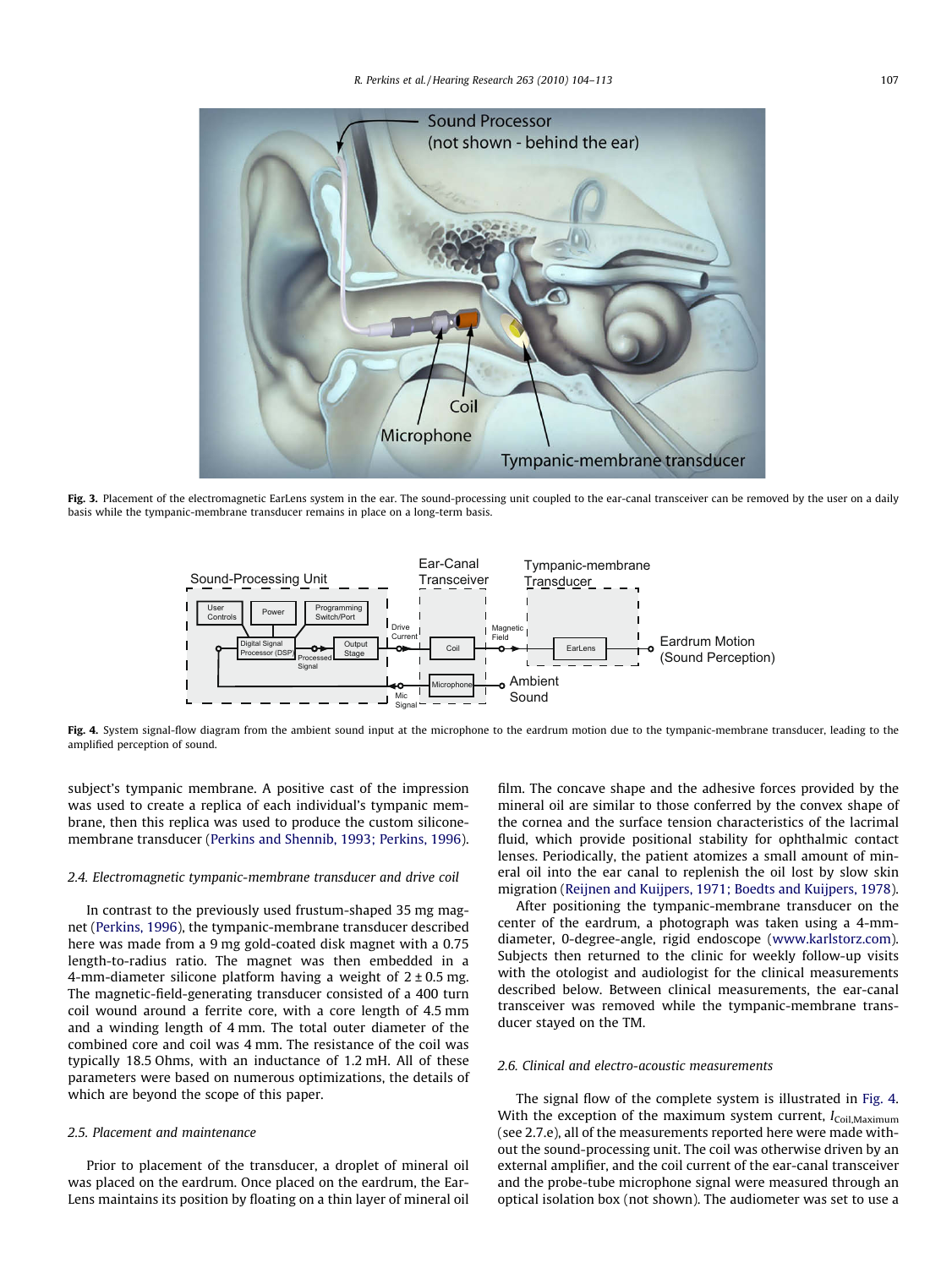<span id="page-4-0"></span>2 dB step size and warble tones (FM) at standard audiometric frequencies between 0.125 and 12.5 kHz. Four electro-acoustic and functional measurements of clinical significance (1–4 below) were sought.

### 2.7. Maximum equivalent pressure output (MEPO)

A primary outcome measure of interest is an estimate of the insitu maximum equivalent pressure output (MEPO) of the EarLens system, which represents the sound pressure level that would have to be applied at the eardrum to produce the same degree of TM vibration that the EarLens system produces with the coil current set to its maximum value, and given the anatomical constraints on the coupling between the coil and magnet for a given subject. Because the tympanic-membrane transducer operates by directly vibrating the eardrum rather than by subjecting it to a sound field, the MEPO could not be measured using a microphone, but instead had to be determined indirectly by the steps described in a–f below.

a. As the first step, the eardrum pressure at the threshold of hearing for a given subject (in Pascals),  $P_{\text{TM},\text{Threshold}}$ , was determined for each audiometric frequency. Because the signal-to-noise ratio was often too low to directly measure the TM pressure with a probe-tube microphone at the threshold of hearing during an audiometric test, the audiometer and probe-tube microphone were instead used to first measure the pressure using an audiometer setting that was sufficiently high to yield a reliable pressure measurement. Then the measured pressure was scaled by an appropriate factor to yield the equivalent TM pressure at the threshold of hearing. This procedure is summarized by the equation

$$
P_{\text{TM},\text{Threshold}} = P_{\text{TM},\text{High}} 10^{\left((\text{HL}_{\text{Threshold}} - \text{HL}_{\text{High}})/20\right)},\tag{1}
$$

in which  $P_{\text{TM,High}}$  (in Pascals) is the average of 3 TM pressure measurements that were made using a probe-tube microphone during the subject's 3 initial testing sessions, for which a sufficiently high output from the audiometer's headphone was used to provide an adequate signal-to-noise ratio; HLThreshold is the average of the 3 audiometer settings (in dBHL) that were determined to correspond to the subject's threshold of hearing during the 3 initial testing sessions; and  $HL_{High}$  is the setting on the audiometer (in dBHL) that was used to produce the audiometer headphone output that was used to measure  $P_{\text{TM,High}}$ , such that the conversion of the dB difference HL<sub>Threshold</sub>–HL<sub>High</sub> to a linear scale in the equation yields a scale factor that converts  $P_{TM,High}$  to  $P_{TM,Threshold}$ .

- b. After  $P_{\text{TM},\text{Threshold}}$  was determined, the subject was fitted with the tympanic-membrane transducer.
- c. On the following visit, the tympanic-membrane transducer was inspected to ensure that it was still in position. The ear-canal transceiver was then placed in the ear canal and configured to be driven by the output of the audiometer, after which the coil current needed to reach the threshold of hearing,  $I_{\text{Coil},\text{Threshold}}$ , was then determined for each audiometric frequency, using the following equation:

$$
I_{\text{Coil},\text{Threshold}} = I_{\text{Coil},\text{High}} 10^{\left((HL_{\text{Threshold}} - HL_{\text{High}})/20\right)}.\tag{2}
$$

Here,  $I_{\text{Coil,High}}$  is the measured coil current corresponding to a sufficiently high audiometer setting for achieving an adequate signal-to-noise ratio; HLThreshold in this case is the audiometer setting corresponding to the subject's threshold of hearing using the tympanic-membrane transducer; and HLHigh represents the audiometer setting that was used to generate  $I_{\text{Coil},\text{High}}$ .

d. Since  $P_{\text{TM.Threshold}}$  and  $I_{\text{Coil.Threshold}}$  were both determined for a common reference point, namely the subject's threshold of hearing, their ratio can be used to represent the relationship between the coil current for the tympanic-membrane transducer and the TM pressure that would be needed to produce the equivalent vibration of the TM (assuming the latter varies linearly with the former). This ratio is referred to as the transducer response,  $T_{\text{Transducer}}$ :

$$
T_{\text{Transducer}} = \frac{P_{\text{TM},\text{Threshold}}}{I_{\text{Coil},\text{Threshold}}}. \tag{3}
$$

- e. The maximum output current from the sound-processing unit with the coil attached,  $I_{\text{Coil,Maximum}}$ , was then approximated by measuring the voltage across a 1-ohm resistor placed in series with the approximately 18.5-ohm coil, while ensuring that the total harmonic distortion plus noise (THD+N) was less than 2%.
- f. Finally, the MEPO was calculated as:

$$
MEPO = I_{\text{coil},\text{Maximum}}T_{\text{Transducer}}.\tag{4}
$$

# 2.8. Feedback pressure  $(P_{\text{Micro{}Feedback}})$

To measure the feedback pressure near the ear-canal transceiver microphone location, P<sub>Mic,Feedback</sub>, which is due to backward-traveling sound waves generated by the vibration of the tympanic-membrane transducer, a constant-voltage tone was played through the coil for each audiometric frequency, and the resulting acoustic pressure at the probe-tube microphone within 4–5 mm of the ear-canal entrance was then measured. The coil current,  $I_{\text{Coil}}$ , was calculated by measuring the voltage across a 1ohm resistor placed in series with the coil. The transducer feedback response,  $T_{\text{feedback}}$ , was then calculated as follows:

$$
T_{\text{feedback}} = \frac{P_{\text{Mic,feedback}}}{I_{\text{coil}}}.\tag{5}
$$

# 2.9. Feedback gain margin (GM)

The feedback gain margin (GM), an important measure of hearing-aid performance, is the maximum amount of gain (in dB) that can be applied to the microphone input signal before positive feedback begins to occur. It can be calculated as

$$
GM = 20log_{10}\left(|\frac{T_{\text{Transducer}}}{T_{\text{feedback}}}| \right). \tag{6}
$$

#### 2.10. Tympanic-membrane damping effect  $(D_{TM})$

The tympanic-membrane damping effect,  $D_{TM}$ , signifies the extent (in dB) by which the subject's threshold of hearing is made worse by the placement of the tympanic-membrane transducer on the eardrum. It is calculated as

$$
D_{\text{TM}} = HL_{\text{Threshold},\text{After}} - HL_{\text{Threshold},\text{Before}},\tag{7}
$$

where HL<sub>Threshold,Before</sub> and HL<sub>Threshold,After</sub> are the thresholds of hearing (in dBHL) that were respectively determined before and after the transducer was placed on the eardrum, using the same standard audiometric techniques in both cases.

#### 2.11. Long-term wear

The long-term safety of the tympanic-membrane transducer was documented in seven of the 16 subjects (13 ears total) by pho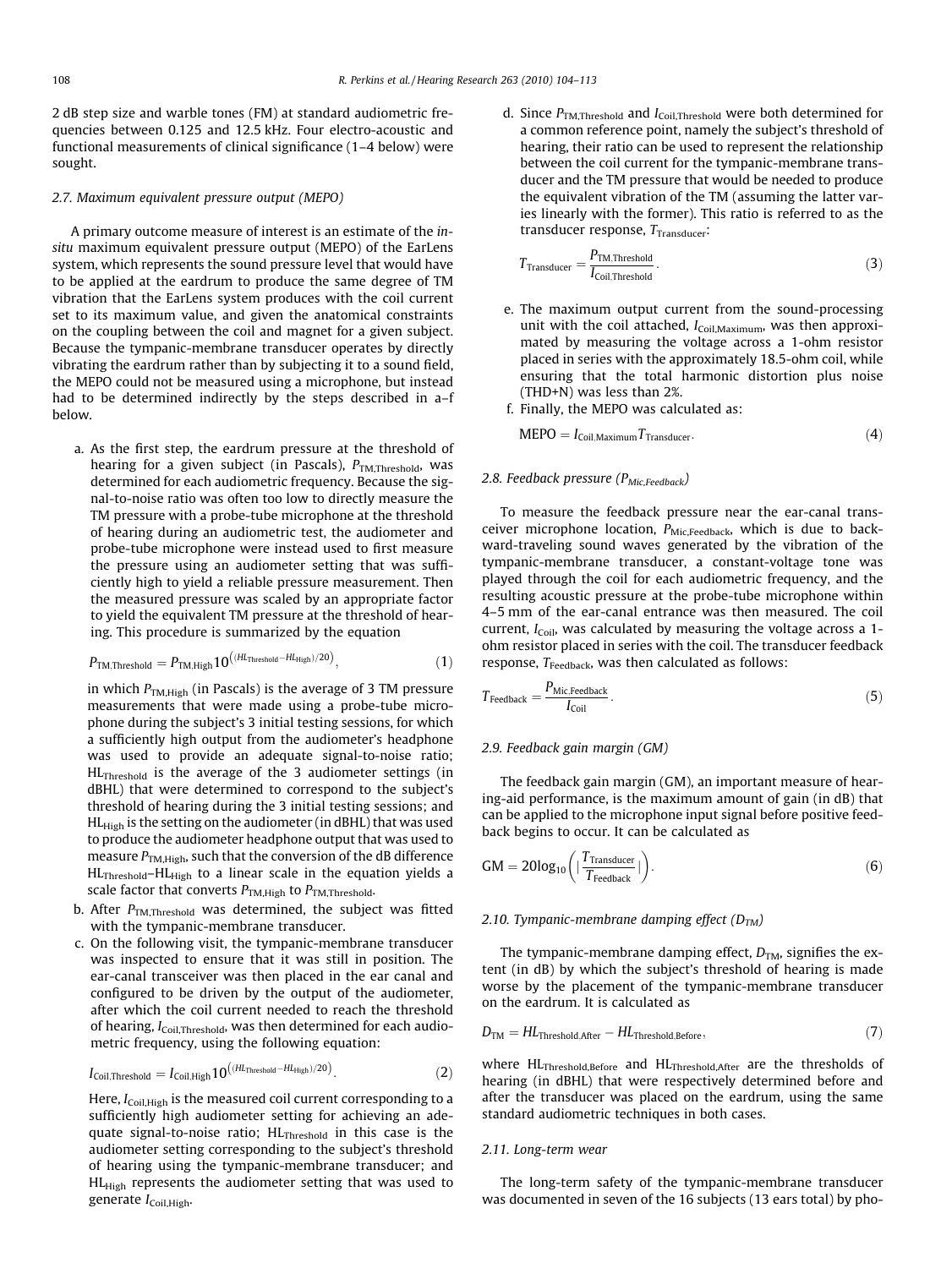<span id="page-5-0"></span>tographic evidence obtained during weekly visits, in which the otologist inspected the ear canal and tympanic membrane, and documented the status of the tympanic membrane with a video endoscope. Audiometric follow-up testing was done within 1 week of removing the transducer, to document any changes relative to pre-placement thresholds of hearing.

# 3. Results

## 3.1. Maximum output

The mean and standard error (STE) of the audiograms measured for the 16 subjects are shown in Fig. 5. The hearing levels of subjects were generally expected to be better than the plotted ''inclusion guideline" in order to qualify for the study, although the guideline was not treated as a strict limit above 6 kHz. The maximum equivalent pressure output (MEPO) from the EarLens system is shown in Fig. 6, in terms of a line representing the mean across subjects, as well as lines representing one standard deviation (STD) above and below the mean. For the lower STD curve, 86% of subjects had higher MEPO values at a given frequency, whereas for the mean and upper STD curve, 50% and 14% of subjects had higher values, respectively. To produce the dB-SPL version of the inclusion guideline seen in Fig. 6, the hearing-level version of the guideline from Fig. 5 was added to the [Killion \(1978\)](#page-9-0) minimum audible pressure curve shown in Fig. 6. For the frequencies where a subject's MEPO curve lies above this inclusion guideline, it can be said that the EarLens device would be capable of producing an audible sound pressure for that subject, provided that his or her threshold of hearing were at least as good as this inclusion guideline. Note that the MEPO itself is independent of a subject's hearing level, and that the MEPO varies across subjects as a result of the influence that differences in anatomy have on the coupling between the coil and the tympanic-membrane transducer.

If the MEPO variability reported here, which again is due to anatomical differences between the subjects, can be said to be representative of the variability in the general population, then the tympanic-membrane transducer design could be said to have sufficient output to reach threshold for up to 60 dBHL of hearing impairment all the way up to 8 kHz in approximately 86% of the population (lower STD line) with less than 2% THD + N. Further-



Fig. 5. Mean and mean  $\pm$  1 standard error (STE) of the initial audiograms for the sixteen subjects participating in the present study, at standard audiometric frequencies. To qualify for the study, each subject's audiogram was generally expected to lie above the ''inclusion guideline", although this was not strictly enforced above 6 kHz.



Fig. 6. Mean and mean  $\pm 1$  standard deviation (STD) curves of the maximum equivalent pressure output (MEPO) for the electromagnetic EarLens system, across sixteen subjects. Also shown is a dB-SPL version of the ''inclusion guideline" from Fig. 5, which was calculated by adding that curve to the Killion (1978) minimum audible pressure curve, which is also shown. Note that the MEPO varies across subjects due to the way that anatomical differences affect the coupling between the coil and the magnet, and that it does not depend on a subject's hearing level. If a subject's anatomy were such that their MEPO curve lies above the inclusion guideline, then the EarLens system would be capable of generating audible sounds for that subject as long as their threshold of hearing were at least as good as the inclusion guideline. For the population used, 86% of the subjects have a MEPO that lies above the lower curve labeled 'mean-STD'. Because the inclusion guideline is below the 'mean-STD' curve for frequencies at and below 8 kHz, amplification can be given at those frequencies. Similarly, for 50% and 14% of the population, amplification can be given for frequencies up to 11.2 kHz and 12.5 kHz, respectively.

more, the system could be said have sufficient output to reach threshold for up to 60 dBHL of hearing impairment up to at least 11.2 kHz in 50% of the population (mean line). This demonstrates that the EarLens system is capable of reaching threshold and provide some functional gain at relatively high frequencies in a large number of subjects, but not in all subjects.

# 3.2. Feedback gain margin (GM)

An important advantage of the tympanic-membrane transducer is that it generates less feedback pressure in the ear canal than acoustic devices. The motion of the eardrum due to the tympanic-membrane transducer is expected to produce retrograde sound waves that propagate out through the ear canal and can be picked up by the transceiver microphone. However, due to the inefficiency of the eardrum as a loudspeaker, particularly above 1 kHz, these retrograde waves are normally expected to have relatively low amplitudes ([Puria, 2003\)](#page-9-0) compared to the incident sound waves picked up by the microphone as they enter the ear canal. The feedback gain margin indicates how much gain can be applied between the microphone input and the coil before the retrograde waves become large enough to cause positive feedback.

[Fig. 7](#page-6-0) shows, as a function of frequency, the mean feedback gain margin across subjects. The overall STD, represented by error bars, is approximately 7 dB. On the whole, the gain margin is typically greater than 30 dB, though in the limited 3  $(\pm 1)$  kHz and 9  $(\pm 1)$ kHz regions, the mean gain margins dip down to 12 dB and 23 dB, respectively. The reduced gain margins in these regions are the result of increases in the ear canal pressure near the microphone due to resonances of the ear canal. It is in these limited frequency ranges that the system is most likely to produce positive feedback, which is perceived as a whistling sound. The use of a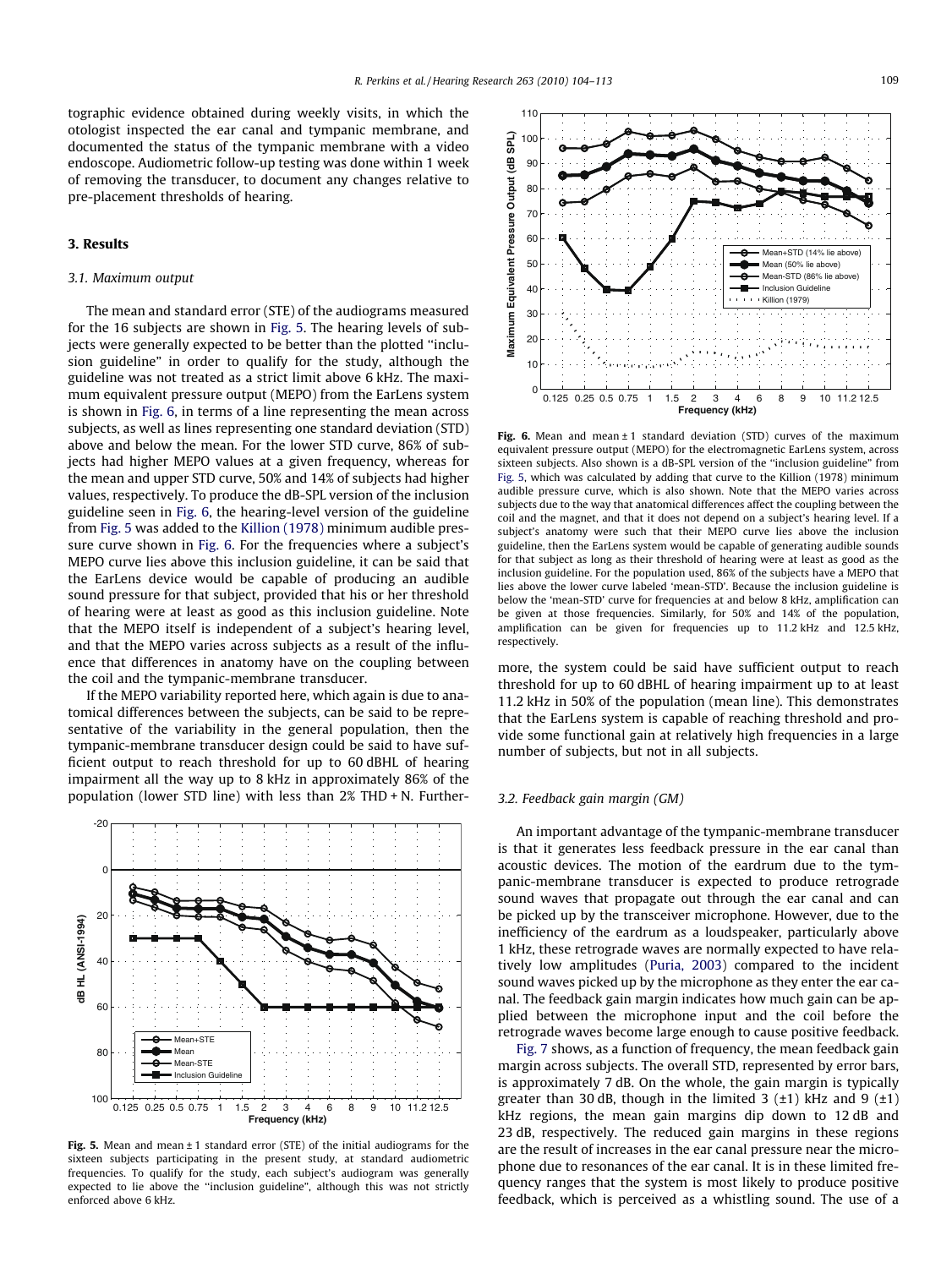<span id="page-6-0"></span>feedback-cancellation algorithm as a way of compensating for this is described in the discussion section.

# 3.3. Tympanic-membrane damping effect  $(D_{TM})$

Placing additional mass on the eardrum, in the form of the tympanic-membrane transducer, has the effect of dampening the sound vibrations entering the middle ear in a frequency-dependent manner. We refer to the resulting shift in the threshold of hearing due to placement of the transducer on the eardrum as the tympanic-membrane damping effect (Fig. 8), which can be compared to the ''insertion loss" concept from the hearing device vernacular. On average, placing the transducer on the eardrum has a damping effect of less than 2 dB for frequencies below 1.5 kHz and above 6 kHz. At the 2 kHz, 3 kHz, and 4 kHz points, the average damping effects are 5 dB, 8 dB, and 7 dB, respectively. The STD (represented by error bars) reaches its maximum of 6 dB at 4 kHz.

The tympanic-membrane damping for the presently-described device is much smaller than for the earlier-generation device, which had a magnet mass of 35 mg (compared to the present 9 mg) and a larger platform diameter. In general, the tympanic-membrane damping losses of the presently-described transducer are much smaller and in much narrower frequency ranges than the insertion losses experienced by wearers of conventional closed-canal hearing devices, which are typically more than 20 dB above 1 kHz.

#### 3.4. Long-term wear

A subset of seven subjects (13 ears) was selected for participation in the long-term wear safety study. The seven subjects wore the tympanic-membrane transducer platform for a total of 1062 days, ranging from 4 to 10 months for any given ear. Considering the number of ears studied, a total of 1771 ''ear-days" were observed. During this period, no complications were observed. [Fig. 9](#page-7-0) shows endoscopic images collected for the left and right ears of three representative subjects. The average differences in study exit and study entrance audiograms were within the previouslystated test/re-test variability criterion (i.e. within 6 dB for all frequencies). The photographic documentation obtained from the video endoscope, as well as the clinical audiograms, support the conclusion that all of the ears studied remained unchanged over



Fig. 7. The feedback gain margin (GM) of the electromagnetic EarLens system, which indicates the maximum amount of gain that can be applied to the signal between the microphone and the coil before positive feedback begins to occur. The mean and mean ± 1 STD are shown.



Fig. 8. The tympanic-membrane damping effect  $(D_{TM})$ , which represents the extent by which a subject's threshold of hearing is made worse by the placement of the tympanic-membrane transducer on the eardrum. The mean and mean  $\pm$  1 STD are shown.

the course of the study period, and thus that there were no adverse effects observed due to long-term wear of the tympanic-membrane transducer on the tympanic membrane.

When additional oil  $(0.25-1.0 \mu L)$  was added at a frequency of once every 1–3 weeks, the tympanic-membrane transducers remained in place. In a few subjects that did not follow the oil replacement regimen, some of the transducers displaced from the center of the eardrum.

### 3.5. Maintenance of transducer position

The positional stability of the tympanic-membrane transducer was excellent. Only minor rotations of the transducer were thought to have occurred in one or two patients, and for all 16 subjects good contact was maintained between the device and the central tympanic membrane throughout the study. This is particularly interesting because we know that conventional ventilation tubes passing through the tympanic membrane are often forced out, probably as a result of forces exerted on them by the migrating squamous epithelial surface. Also, we know from other experiments (not shown) that magnets glued onto the umbo area are not maintained in this position for any extended period. This likely results from the glue bond failing and/or from migration of the epithelium carrying the magnet away from the placement site and/or the desquamating epithelium pushing the transducer of the tympanic membrane. In the case of the tympanic-membrane transducer, it is theorized that the extended positional stability is a result of several factors. The concave shape of the umbo area confers some degree of stability, especially in combination with the molecular adhesive and surface tension characteristics of the mineral oil. As noted above, these factors are similar to those operative in ophthalmic contact lenses. In addition, however, it is believed that the migrating squamous epithelium is able to migrate normally and slide beneath the mineral oil layer, leaving the tympanic-membrane transducer in its original position.

# 4. Discussion

### 4.1. Acoustic contribution of the auricle and external ear canal

In the visual system, locations of objects are directly mapped onto the retinas. In the auditory system, however, there is no such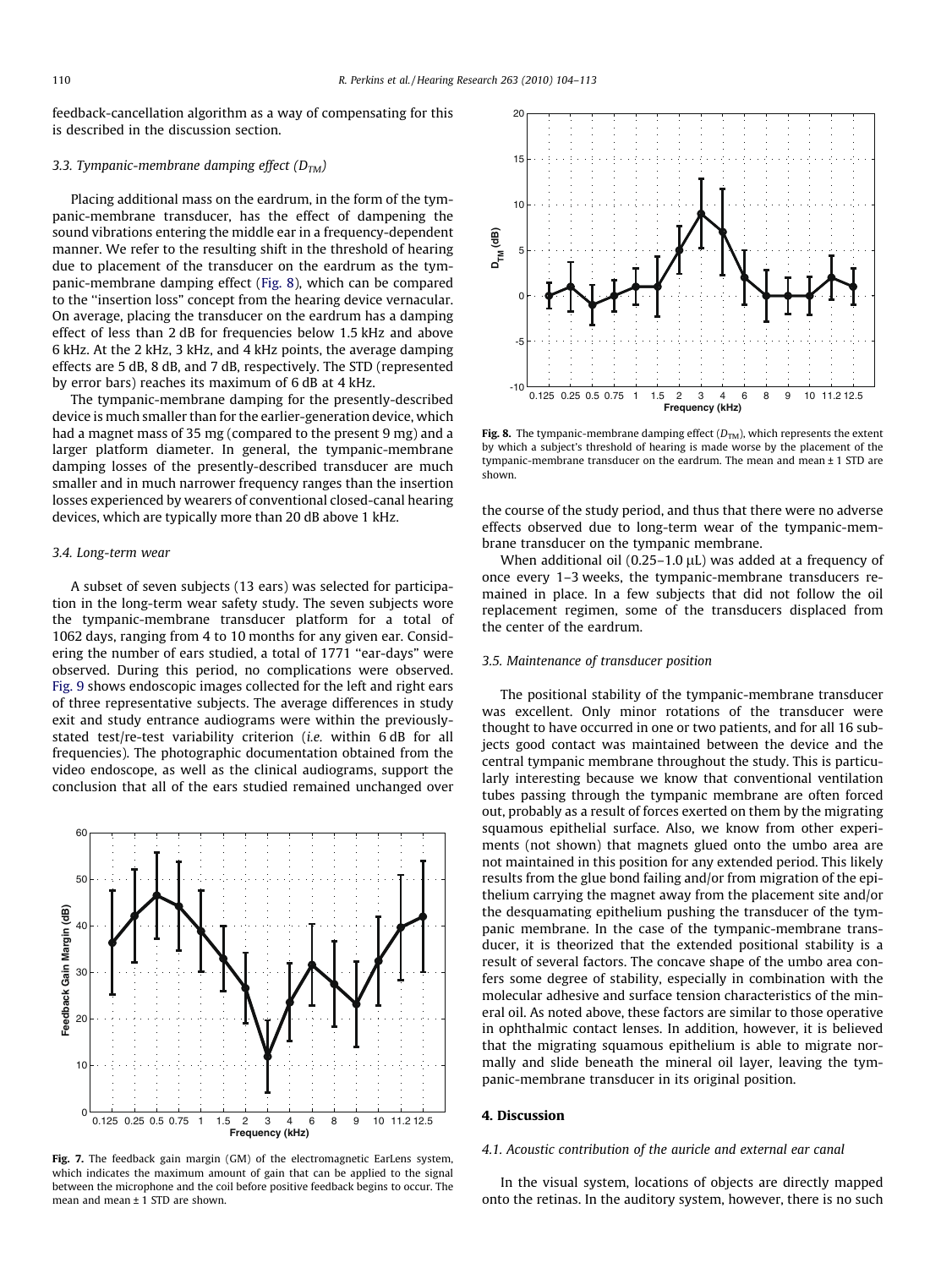<span id="page-7-0"></span>

Fig. 9. Long-term wear results for tympanic-membrane transducers. Photographic documentation is shown from three representative subjects (rows), for the both the left ear (left three columns) and the right ear (right three columns). For each ear, a photograph was taken at the start of the study (day 0), on the day the EarLens transducer was removed (up to 120 days later for the three subjects shown), and around 1 week after transducers were removed.

spatial mapping of sound-source locations onto the sensory epithelium. Rather, the brain uses acoustical cues present at both ears to compute the source locations of sounds. These cues are created in part by the interaction of the sound waves with the torso, head, and external ears, and include both interaural time differences (ITD) and interaural level differences (ILD) between the ears, which vary with sound-source location (reviewed by [Middlebrooks et al.](#page-9-0) [\(1989\)\)](#page-9-0). The ITD cues are salient at low frequencies, and represent differences in a sound's time of arrival at the two ears in the horizontal plane (e.g., [Blauert, 1997\)](#page-8-0).

Numerous studies, both in humans ([Shaw and Teranishi, 1968;](#page-9-0) [Shaw, 1969; Musicant and Butler, 1984; Middlebrooks et al., 1989\)](#page-9-0) and in cats [\(Musicant et al., 1990; Rice et al., 1992\)](#page-9-0), have shown that sound pressure at the ear-canal entrance varies with the location of the sound source for frequencies above 5 kHz. This spatial filtering is due to the diffraction of the incoming sound wave by the pinna. It is well established that these diffraction cues help in spatial localization, especially monaurally or at high frequencies. For conventional hearing aids, due to their limited bandwidth and microphone locations, the high frequency spatial-localization cues are not presented to the listener.

## 4.2. Potential benefits of the proposed system

The design of the EarLens System is intended to achieve three major advantages over conventional hearing device transducers.

First, the tympanic-membrane transducer is capable of operating over a wider frequency range, with a bandwidth exceeding 11.2 kHz for about 50% of the population and up to 8 kHz in 86% of the population [\(Fig. 6\)](#page-5-0). [Moore and Tan \(2003\)](#page-9-0) have reported that the perceived naturalness of speech and music is improved by increasing both the low-frequency and high-frequency responses.

Second, the amount of acoustic feedback is greatly reduced, even with an open ear canal and the microphone placed within the ear canal. Measurements indicate a gain margin of typically more than 30 dB [\(Fig. 7](#page-6-0)), which means that the signal picked up by the microphone could be amplified by as much as 30 dB before positive feedback would begin to occur. The exceptions are in the 3  $(\pm 1)$  kHz and 9  $(\pm 1)$  kHz ranges, where the mean gain margin is reduced to about 12 dB and 23 dB, respectively. The fact that the gain margin is low only for limited frequency regions is important, since feedback-cancellation algorithms can be more effective if the cancellation is only required for a limited range of frequencies [\(Chi](#page-8-0) [et al., 2003](#page-8-0)). Typical gain improvements due to feedback cancellation are on the order of 8–20 dB. This would make it possible to place the microphone in an open-ear-canal configuration while at the same time providing much more gain than is available with current open-canal hearing devices.

Third, by placing the microphone within the ear canal, the normal acoustic advantages provided by the pinna and ear-canal resonances are preserved, thus eliminating the need for directional microphones.

The most significant potential benefit of the EarLens system, however, is that the combination of the above three advantages may enable improvements to speech discrimination in noisy environments. Providing important sound-localization cues and a wider bandwidth can allow the brain to better segregate sounds originating from different locations, and this is thought to enhance our ability to understand desired target speech in the presence of interfering speech ([Puria and Perkins, 2005\)](#page-9-0). This notion has been corroborated by recent psychoacoustic experiments which demonstrate that, by increasing the bandwidth from 4 kHz to 10 kHz of both target speech sentences and symmetrically-placed masking speech (originating from  $30^{\circ}$  to each side of the target speech),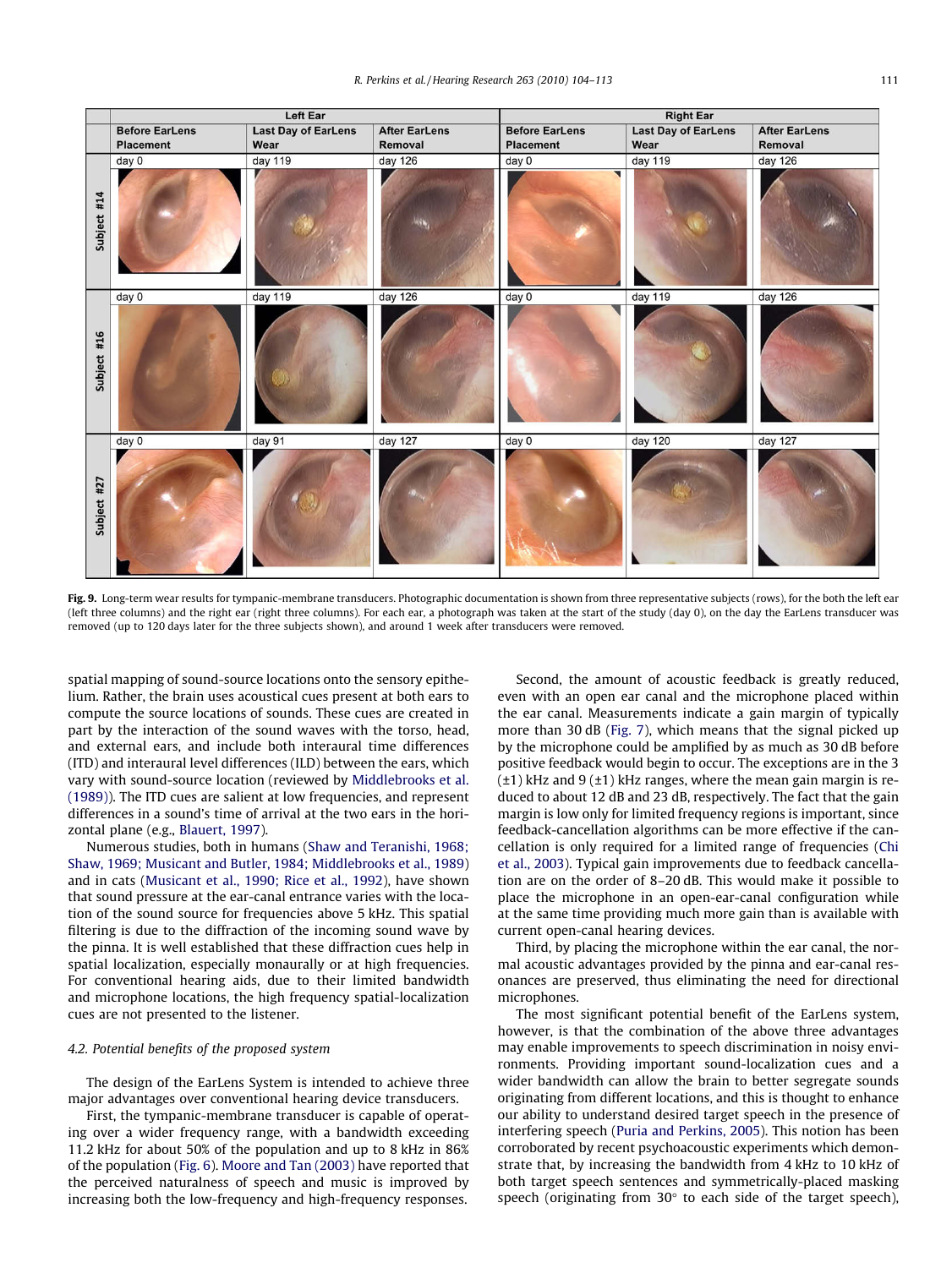<span id="page-8-0"></span>an approximately 2.5 dB improvement in the detectability of the target speech is achieved, which is significant ([Puria et al., 2008\)](#page-9-0). In the context of an implantable hearing aid with an ear-canal microphone, [Zenner et al. \(2004\)](#page-9-0) also demonstrated improvements in speech recognition when masking noise came from a different location than the target speech.

There are several areas where the electromagnetic tympanicmembrane transducer can be improved. These include using a smaller coil size for greater user comfort, reducing the sensitivity to the distance and orientation between the magnet and coil, improving battery life, and improving the feedback gain margin in the ear-canal resonance region(s). Another area for improvement is that for frequencies above 8 kHz, the MEPO needs to be higher than the subject's threshold because peak values of speech are higher than average spectral levels of speech ([Moore et al.,](#page-9-0) [2008\)](#page-9-0). These constitute significant engineering challenges for the future.

#### 4.3. A better approach: the EarLens photonic system

One way to solve a number of the electromagnetic system's present shortcomings is to use a light beam as the means of transmitting energy wirelessly to the tympanic-membrane transducer. To motivate the feasibility of using the energy contained in light to stimulate the auditory system, consider that a cone cell in the eye needs approximately as much energy, in the form of visible light, as a hair cell in the cochlea needs, in the form of audible sound, to trigger a perception at the threshold of detection.<sup>1</sup>

[Pluvinage and Perkins \(2005\)](#page-9-0) proposed a photonic system to activate a tympanic-membrane contact transducer. Subsequently, there have been several applications that describe the use of photonic methods to produce eardrum vibrations using piezoelectric and electromagnetic transducers on the eardrum ([Perkins et al.,](#page-9-0) [2005; Fay et al., 2008; Puria and Perkins, 2005\)](#page-9-0). More recently, [Lee et al. \(2008\)](#page-9-0) proposed an actuator consisting of dual photodiodes, two oppositely wound coils, and two magnets on a platform coupled to the tympanic membrane. A more invasive implantable hearing aid approach was proposed by [Wang et al. \(2005\)](#page-9-0) and Abel et al. (2007), where light is transmitted through the eardrum to a photodetector inside the middle-ear cavity. The voltage from the photodetector then drives a piezoelectric transducer attached to one of the middle-ear bones.

After studying the feasibility of a light-driven tympanic-membrane contact transducer and concluding that such a system was technically feasible, we are now developing a photonic EarLens system. In this system, the audio signal is encoded into one or more wavelengths of light using a laser diode housed in the sound-processing unit. The diode output is transported to the ear canal via nearly invisible sub-millimeter-diameter optical fibers. A tympanic-membrane transducer containing a photodiode then converts their emitted light energy into an electrical voltage, which after demodulation powers a miniature electromagnetic actuator that vibrates the umbo.

The much thinner energy-carrying fiber(s) are significantly more comfortable to wear than the coil in the ear canal. Moreover, while in the electromagnetic system changes in the coil position relative to the magnet would affect the sensitivity of the system, in the optical system such positional effects are believed to be significantly smaller.

In our current development of the photonic EarLens system, we have observed outputs of 90–115 dB SPL in the frequency range between 200 Hz and 10 kHz in a limited number of ears. We are encouraged by these preliminary studies.

The vast improvements that have been made in laser diodes, optical fibers, optoelectronics, and battery technology are what make the photonic EarLens now feasible and, potentially, could pave the way for a new generation of hearing devices.

## 5. Conclusions

In the 0.125–11.2 kHz frequency range, the electromagnetic EarLens System has an average maximum equivalent pressure output (MEPO) that ranges from 80 to 96 dB SPL. These effective output pressures, which were achievable in 50% of subjects all the way up to 11.2 kHz, and in 86% of subjects up to 8 kHz, are sufficient to reach threshold for hearing impairment of up to 60 dBHL. The maximum amount of amplification that can be applied to the microphone input signal before positive feedback occurs, the feedback gain margin (GM), is generally at least 30 dB for the system, except in the 3 and 9 kHz regions where resonances in the ear canal cause it to be lower. The reduced feedback gain margins in the canal-resonance regions indicate that the use of a feedback-cancellation algorithm could prove necessary. The increase in hearing thresholds due to placement of the EarLens transducer on the tympanic membrane, referred to as the tympanic-membrane damping  $(D<sub>TM</sub>)$ , does not exceed 8 dB on average, and is limited to the region around 3 kHz. The tympanic-membrane transducer was found to be stable and safe for long-term wear, was comfortable, and was easily tolerated by subjects. No structural changes to the tympanic membrane or to the auditory thresholds were observed for any of the subjects over a maximum study period of 10 months. This study supports the idea that the enhanced capabilities of the Ear-Lens System may enable improvements to a patient's ability to understand speech in noisy environments.

Our current work in developing the optical transmission of sound to a tympanic-membrane contact transducer appears promising.

## Acknowledgements

Work supported in part by SBIR Grant No. R44 DC008499 from the NIDCD of NIH. We thank Kevin N. O'Connor for helpful comments and suggestions on the paper.

#### References

- Abel, E., Wang, Z., Mills, R., 2007. Hearing implant. USPTO US 7 (289), 639B2.
- Baer, T., Moore, B.C., Kluk, K., 2002. Effects of low pass filtering on the intelligibility of speech in noise for people with and without dead regions at high frequencies. J. Acoust. Soc. Am. 112, 1133–1144.
- Best, V., Carlile, S., Jin, C., van Schaik, A., 2005. The role of high frequencies in speech localization. J. Acoust. Soc. Am. 118, 353–363.
- Blauert, J., 1997. Spatial hearing: the psychophysics of human sound localization. MIT Press, Cambridge, Mass.
- Boedts, D., Kuijpers, W., 1978. Epithelial migration on the tympanic membrane. An experimental study. Acta Otolaryngol. 85, 248–252.
- Carlile, S., Schonstein, D., 2006. ''Frequency bandwidth and multi-talker environments." in Audio Engineering Society Convention, Paris, France, pp. 353–363.
- Chi, H.F., Gao, S.X., Soli, S.D., Alwan, A., 2003. Band-limited feedback cancellation with a modified filtered-X LMS algorithm for hearing aids. Speech Commun. 39, 147–157.
- Cord, M.T., Surr, R.K., Walden, B.E., Dyrlund, O., 2004. Relationship between laboratory measures of directional advantage and everyday success with directional microphone hearing aids. J. Am. Acad. Audiol. 15, 353–364.
- Fay, J., Puria, S., Rucker, P., Winstead, J., Perkins, R., 2008. Energy delivery and microphone placement methods for improved comfort in an open ear canal hearing aid, Non-provisional USPTO 60/977, 605.
- Fletcher, H., 1995. The ASA edition of Speech and hearing in communication. Acoustical Society of America, Woodbury, NY.

<sup>&</sup>lt;sup>1</sup> As shown previously in [Puria and Steele \(2008\),](#page-9-0) the work performed at the absolute threshold of hearing is estimated to be 3  $\times$  10<sup>–18</sup> J. For comparison, a darkadapted eye requires 90 photons to perceive a flash. Of these 90 photons, only about 10 photons reach the sensory cones needed for perception of the flash. The energy of 10 photons in the visible spectrum is calculated to be approximately  $4 \times 10^{-18}$  J, which is close to the estimated absolute threshold of hearing.